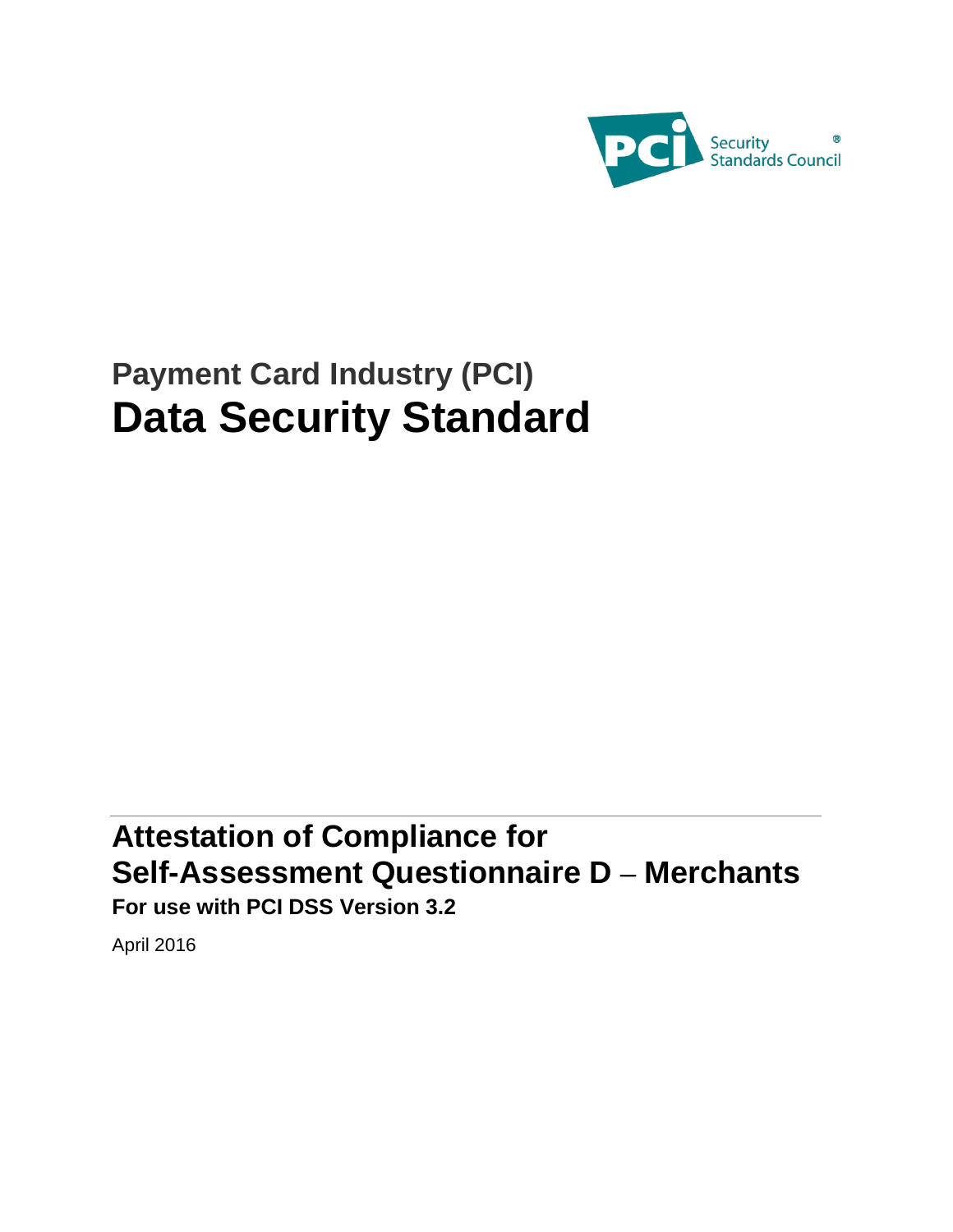

# **Section 1: Assessment Information**

## *Instructions for Submission*

This document must be completed as a declaration of the results of the merchant's self-assessment with the *Payment Card Industry Data Security Standard Requirements and Security Assessment Procedures (PCI DSS).* Complete all sections: The merchant is responsible for ensuring that each section is completed by the relevant parties, as applicable. Contact acquirer (merchant bank) or the payment brands to determine reporting and submission procedures.

| Part 1. Merchant and Qualified Security Assessor Information                                                      |                   |          |                                   |  |      |  |
|-------------------------------------------------------------------------------------------------------------------|-------------------|----------|-----------------------------------|--|------|--|
| Part 1a. Merchant Organization Information                                                                        |                   |          |                                   |  |      |  |
| Company Name:                                                                                                     |                   |          | DBA (doing<br>business as):       |  |      |  |
| <b>Contact Name:</b>                                                                                              |                   |          | Title:                            |  |      |  |
| Telephone:                                                                                                        |                   |          | E-mail:                           |  |      |  |
| <b>Business Address:</b>                                                                                          |                   |          | City:                             |  |      |  |
| State/Province:                                                                                                   |                   | Country: |                                   |  | Zip: |  |
| URL:                                                                                                              |                   |          |                                   |  |      |  |
| Part 1b. Qualified Security Assessor Company Information (if applicable)                                          |                   |          |                                   |  |      |  |
| Company Name:                                                                                                     |                   |          |                                   |  |      |  |
| Lead QSA Contact Name:                                                                                            |                   |          | Title:                            |  |      |  |
| Telephone:                                                                                                        |                   |          | E-mail:                           |  |      |  |
| <b>Business Address:</b>                                                                                          |                   |          | City:                             |  |      |  |
| State/Province:                                                                                                   |                   | Country: |                                   |  | Zip: |  |
| URL:                                                                                                              |                   |          |                                   |  |      |  |
|                                                                                                                   |                   |          |                                   |  |      |  |
| <b>Part 2. Executive Summary</b>                                                                                  |                   |          |                                   |  |      |  |
| Part 2a. Type of Merchant Business (check all that apply)                                                         |                   |          |                                   |  |      |  |
| Retailer                                                                                                          | Telecommunication |          | <b>Grocery and Supermarkets</b>   |  |      |  |
| Petroleum                                                                                                         | E-Commerce        |          | Mail order/telephone order (MOTO) |  |      |  |
| Others (please specify):                                                                                          |                   |          |                                   |  |      |  |
| What types of payment channels does your business<br>Which payment channels are covered by this<br>SAQ?<br>serve? |                   |          |                                   |  |      |  |

Mail order/telephone order (MOTO)

Card-present (face-to-face)

□ E-Commerce

*Note: If your organization has a payment channel or process that is not covered by this SAQ, consult your* 

*acquirer or payment brand about validation for the other channels.*

Mail order/telephone order (MOTO)

Card-present (face-to-face)

□ E-Commerce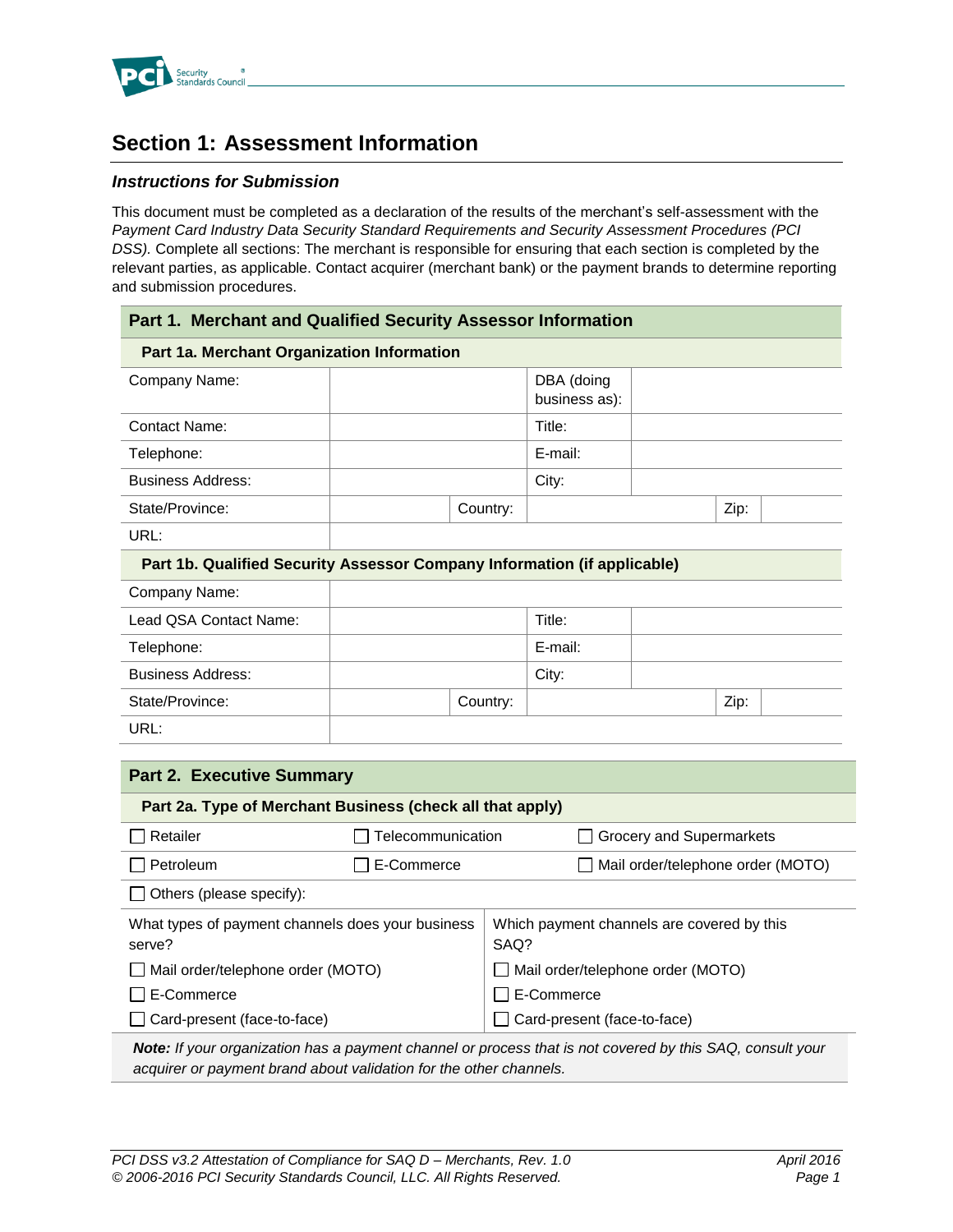

# **Part 2b. Description of Payment Card Business** How and in what capacity does your business store, process and/or transmit cardholder data?

### **Part 2c. Locations**

List types of facilities (for example, retail outlets, corporate offices, data centers, call centers, etc.) and a summary of locations included in the PCI DSS review.

| <b>Type of facility</b> | <b>Number of facilities</b><br>of this type | Location(s) of facility (city, country) |
|-------------------------|---------------------------------------------|-----------------------------------------|
| Example: Retail outlets | 3                                           | Boston, MA, USA                         |
|                         |                                             |                                         |
|                         |                                             |                                         |
|                         |                                             |                                         |
|                         |                                             |                                         |
|                         |                                             |                                         |
|                         |                                             |                                         |

## **Part 2d. Payment Application**

Does the organization use one or more Payment Applications?  $\Box$  Yes  $\Box$  No

Provide the following information regarding the Payment Applications your organization uses:

| <b>Payment Application</b><br><b>Name</b> | <b>Version</b><br><b>Number</b> | <b>Application</b><br>Vendor | Is application<br><b>PA-DSS Listed?</b> | <b>PA-DSS Listing Expiry</b><br>date (if applicable) |
|-------------------------------------------|---------------------------------|------------------------------|-----------------------------------------|------------------------------------------------------|
|                                           |                                 |                              | Yes<br>∣ No<br>$\blacksquare$           |                                                      |
|                                           |                                 |                              | Yes<br>$\Box$ No<br>$\blacksquare$      |                                                      |
|                                           |                                 |                              | Yes<br>l INo<br>$\blacksquare$          |                                                      |
|                                           |                                 |                              | Yes<br>$\Box$ No                        |                                                      |
|                                           |                                 |                              | Yes<br><b>No</b>                        |                                                      |

| Part 2e. Description of Environment                                                                                                                                                                                                                         |  |             |
|-------------------------------------------------------------------------------------------------------------------------------------------------------------------------------------------------------------------------------------------------------------|--|-------------|
| Provide a <b>high-level</b> description of the environment covered by<br>this assessment.                                                                                                                                                                   |  |             |
| For example:<br>• Connections into and out of the cardholder data environment<br>(CDE).<br>• Critical system components within the CDE, such as POS<br>devices, databases, web servers, etc., and any other necessary<br>payment components, as applicable. |  |             |
| Does your business use network segmentation to affect the scope of your PCI DSS<br>environment?                                                                                                                                                             |  | Yes<br>l No |
| (Refer to "Network Segmentation" section of PCI DSS for quidance on network<br>segmentation)                                                                                                                                                                |  |             |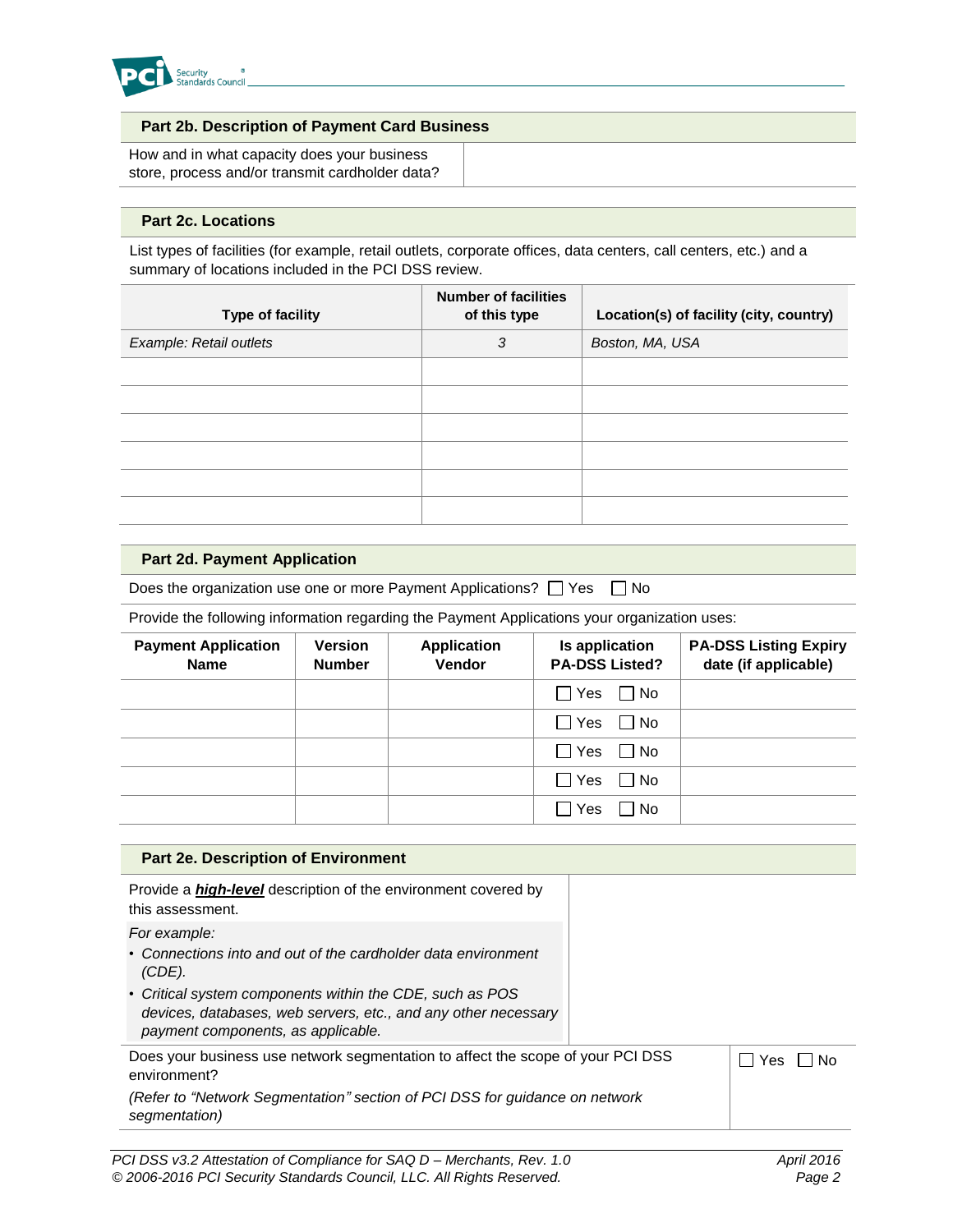

| <b>Part 2f. Third-Party Service Providers</b>                                                                                                                                                                                                                                              |     |    |
|--------------------------------------------------------------------------------------------------------------------------------------------------------------------------------------------------------------------------------------------------------------------------------------------|-----|----|
| Does your company use a Qualified Integrator & Reseller (QIR)?                                                                                                                                                                                                                             | Yes | No |
| If Yes:                                                                                                                                                                                                                                                                                    |     |    |
| Name of QIR Company:                                                                                                                                                                                                                                                                       |     |    |
| OIR Individual Name:                                                                                                                                                                                                                                                                       |     |    |
| Description of services provided by QIR:                                                                                                                                                                                                                                                   |     |    |
| Does your company share cardholder data with any third-party service providers (for<br>example, Qualified Integrator & Resellers (QIR), gateways, payment processors, payment<br>service providers (PSP), web-hosting companies, airline booking agents, loyalty program<br>agents, etc.)? | Yes | No |

*If Yes:*

| Name of service provider:                                    | Description of services provided: |  |
|--------------------------------------------------------------|-----------------------------------|--|
|                                                              |                                   |  |
|                                                              |                                   |  |
|                                                              |                                   |  |
|                                                              |                                   |  |
|                                                              |                                   |  |
|                                                              |                                   |  |
| Note: Requirement 12.8 applies to all entities in this list. |                                   |  |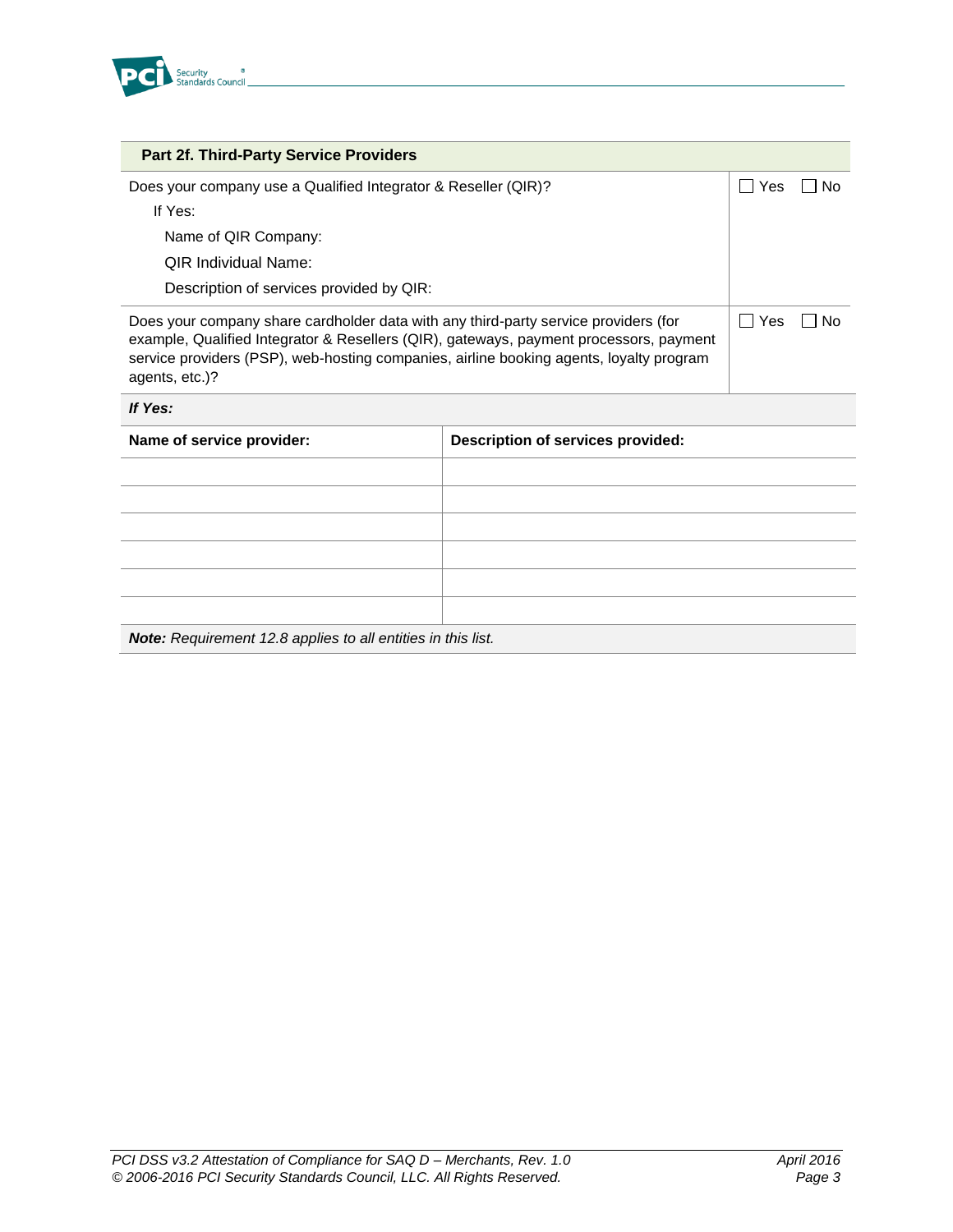

# **Section 2: Self-Assessment Questionnaire D – Merchants**

This Attestation of Compliance reflects the results of a self-assessment, which is documented in an accompanying SAQ.

| The assessment documented in this attestation and in the SAQ was<br>completed on: |              |           |
|-----------------------------------------------------------------------------------|--------------|-----------|
| Have compensating controls been used to meet any requirement in the SAQ?          | $\Box$ Yes   | No        |
| Were any requirements in the SAQ identified as being not applicable (N/A)?        | $\sqcap$ Yes | No        |
| Were any requirements in the SAQ identified as being not tested?                  | ∩ Yes        | <b>No</b> |
| Were any requirements in the SAQ unable to be met due to a legal<br>constraint?   | □ Yes        | No.       |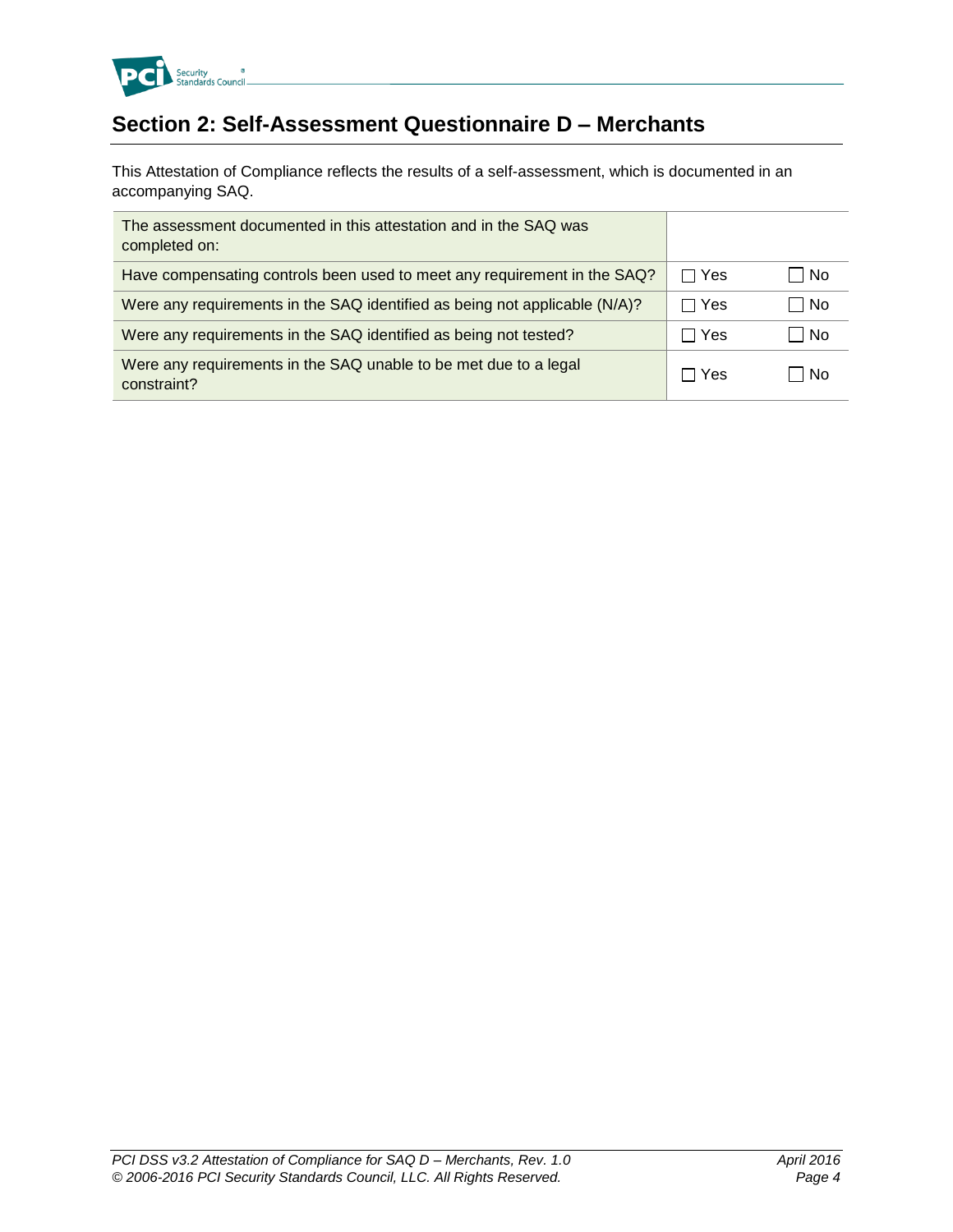

# **Section 3: Validation and Attestation Details**

## **Part 3. PCI DSS Validation**

## **This AOC is based on results noted in SAQ D (Section 2), dated** *(SAQ completion date).*

Based on the results documented in the SAQ D noted above, the signatories identified in Parts 3b-3d, as applicable, assert(s) the following compliance status for the entity identified in Part 2 of this document: (*check one):*

| $\Box$ Compliant: All sections of the PCI DSS SAQ are complete, all questions answered affirmatively, |
|-------------------------------------------------------------------------------------------------------|
| resulting in an overall COMPLIANT rating; thereby (Merchant Company Name) has demonstrated full       |
| compliance with the PCI DSS.                                                                          |

 $\Box$ **Non-Compliant:** Not all sections of the PCI DSS SAQ are complete, or not all questions are answered affirmatively, resulting in an overall **NON-COMPLIANT** rating, thereby *(Merchant Company Name)* has not demonstrated full compliance with the PCI DSS.

**Target Date** for Compliance:

An entity submitting this form with a status of Non-Compliant may be required to complete the Action Plan in Part 4 of this document. *Check with your acquirer or the payment brand(s) before completing Part 4.*

 $\Box$ **Compliant but with Legal exception:** One or more requirements are marked "No" due to a legal restriction that prevents the requirement from being met. This option requires additional review from acquirer or payment brand.

*If checked, complete the following:*

| <b>Affected Requirement</b> | Details of how legal constraint prevents requirement being met |
|-----------------------------|----------------------------------------------------------------|
|                             |                                                                |
|                             |                                                                |
|                             |                                                                |

## **Part 3a. Acknowledgement of Status**

#### **Signatory(s) confirms:**

## *(Check all that apply)*

| PCI DSS Self-Assessment Questionnaire D, Version (version of SAQ), was completed according to the<br>instructions therein.                          |
|-----------------------------------------------------------------------------------------------------------------------------------------------------|
| All information within the above-referenced SAQ and in this attestation fairly represents the results of<br>my assessment in all material respects. |
| I have confirmed with my payment application vendor that my payment system does not store sensitive<br>authentication data after authorization.     |
| I have read the PCI DSS and I recognize that I must maintain PCI DSS compliance, as applicable to<br>my environment, at all times.                  |
| If my environment changes, I recognize I must reassess my environment and implement any additional<br>PCI DSS requirements that apply.              |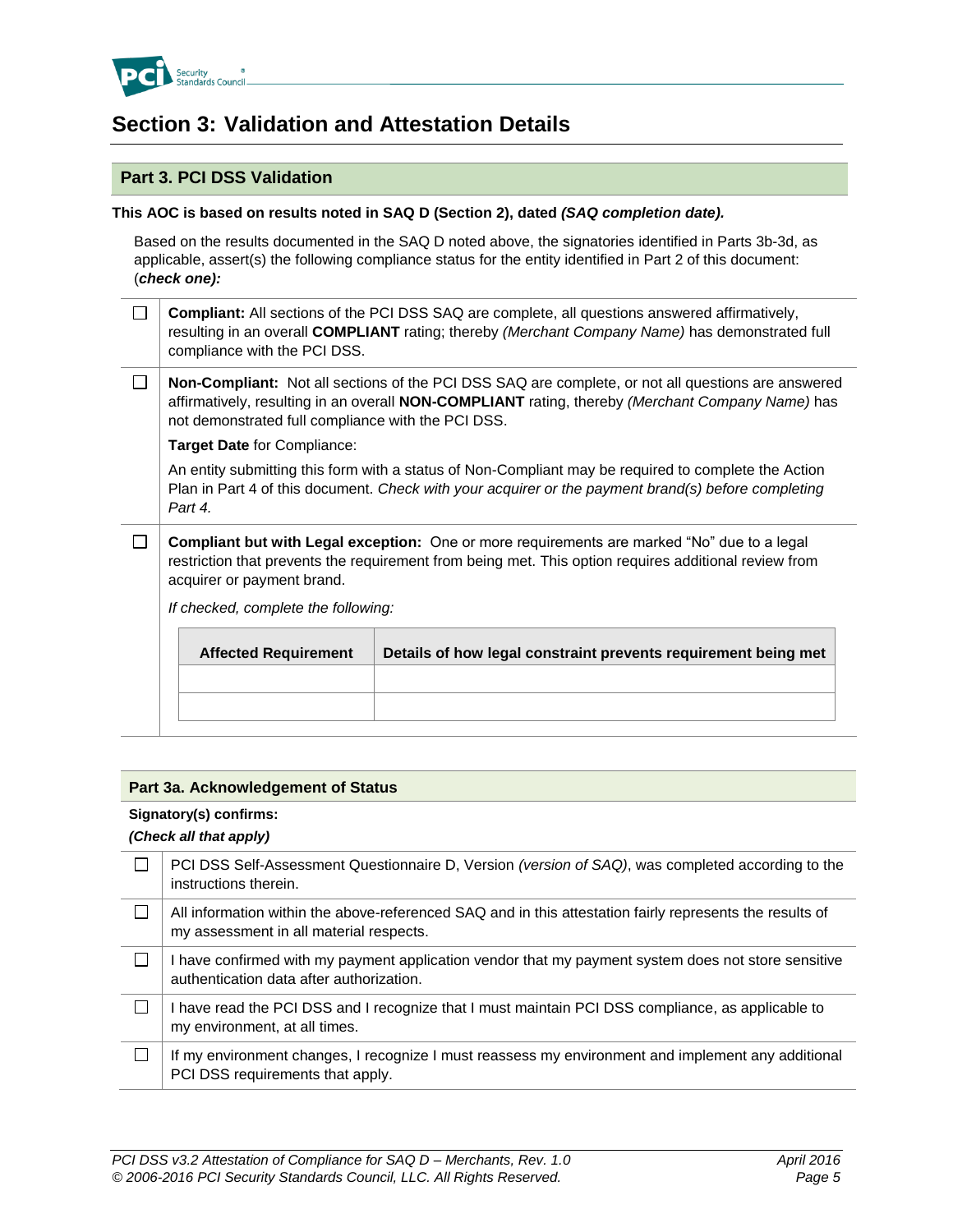

| Part 3a. Acknowledgement of Status (continued) |                                                                                                                                                                                                                         |  |
|------------------------------------------------|-------------------------------------------------------------------------------------------------------------------------------------------------------------------------------------------------------------------------|--|
|                                                | No evidence of full track data <sup>1</sup> , CAV2, CVC2, CID, or CVV2 data <sup>2</sup> , or PIN data <sup>3</sup> storage after<br>transaction authorization was found on ANY system reviewed during this assessment. |  |
|                                                | ASV scans are being completed by the PCI SSC Approved Scanning Vendor (ASV Name)                                                                                                                                        |  |

### **Part 3b. Merchant Attestation**

| Signature of Merchant Executive Officer ↑ | Date:  |
|-------------------------------------------|--------|
| Merchant Executive Officer Name:          | Title. |

#### **Part 3c. Qualified Security Assessor (QSA) Acknowledgement (if applicable)**

If a QSA was involved or assisted with this assessment, describe the role performed:

| Signature of Duly Authorized Officer of QSA Company $\uparrow$ | Date:        |
|----------------------------------------------------------------|--------------|
| Duly Authorized Officer Name:                                  | QSA Company: |

# **Part 3d. Internal Security Assessor (IISA) Involvement (if applicable)** If an ISA(s) was involved or assisted with this assessment, identify the ISA personnel and describe the role performed:

- <sup>1</sup> Data encoded in the magnetic stripe or equivalent data on a chip used for authorization during a card-present transaction. Entities may not retain full track data after transaction authorization. The only elements of track data that may be retained are primary account number (PAN), expiration date, and cardholder name.
- <sup>2</sup> The three- or four-digit value printed by the signature panel or on the face of a payment card used to verify card-not-present transactions.
- <sup>3</sup> Personal identification number entered by cardholder during a card-present transaction, and/or encrypted PIN block present within the transaction message.